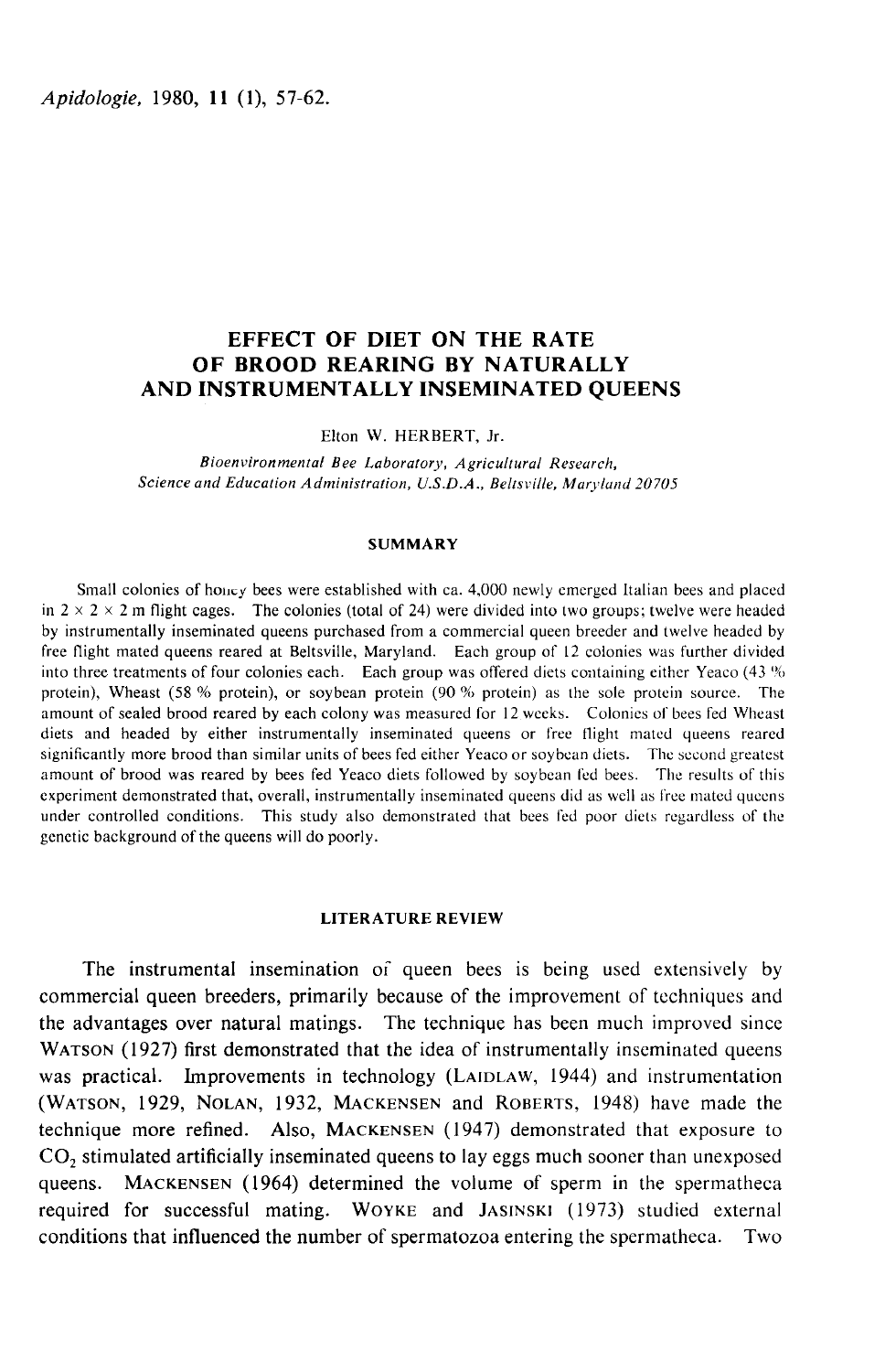E. W. HERBERT. Jr.

factors which affected the amount of spermatozoa most were : 1) age of grafted larvae, and 2) temperature at which the queens were maintained after insemination.

The variability in performance of free flight mated queens vs. instrumentally mated queens has frequently been a topic of discussion. Researchers have evaluated the quality of instrumentally mated queens by measuring the number of ovarioles, The variability in performance of free flight mated queens vs. instrumentally mated queens has frequently been a topic of discussion. Researchers have evaluated the quality of instrumentally mated queens by measuring the n The variability in performance of free fiight mated queens vs. instrumentally<br>mated queens has frequently been a topic of discussion. Researchers have evaluated<br>the quality of instrumentally mated queens by measuring the n be a measure of the number of eggs laid and the progeny produced. However, variation in the rate of egg laying by queens fed the same diet if often great. It is presumable that this variation may be the result of genetic differences among queens. To reduce variability arising from genetic differences, we decided to compare the rates of brood rearing by free flight and instrumentally mated queens. Both groups of queens were fed three different pollen substituted to determine the effect of diet on brood production.

### MATERIALS AND METHODS

Diets : The three protein sources for the pollen substitutes were Yeaco  $(43\% \text{ protein})$ . Wheast (58 % protein) and soybean protein (90 % protein). Each diet was formulated into patties (50 g each) that contained 23 '% protein by varying the amount of sucrose and water. Each type of patty (Wheast, Yeaco or soybean) was made available to four colonies headed by free flight mated queens and to four colonies headed by instrumentally inseminated queens by placing the patty in a plastic petri dish lid ( $15 \times 100$  mm) inverted over the top bars of a hive.

Bees : The 24 test colonies were each established with 400 g of newly emerged Italian bees and a fertile queen. The instrumentally inseminated queens were purchased from a commercial queen breeder. The free flight mated queen had been reared at Beltsville, Maryland in nuclei containing ca. 4,000 newly emerged bees (4-5 days old). Before the queens were removed to the test cages, they were allowed to mate freely and egg laying and brood pattern were observed.

Bees and queens were maintained in small hives  $(23 \times 19 \times 27 \text{ cm})$  normally used for queen mating. Each hive contained five drawn shallow comb  $(3 \times 16 \times 24 \text{ cm})$  free of any pollen or honey. Each colony was placed in a  $2 \times 2 \times 2$  m screen flight cage. Diet and sugar syrup (50 % w/v) were offered ad libitum, and the unused portion of the diet was weighed.

Test : During the first week of the study, egg viability was measured by caging each queen overnight (4 p.m. to 8 a.m.) on an empty comb enclosed in a queen excluder. The following morning the queens were released, and the number of eggs counted. Then the excluder was replaced over the frame to exclude the queen but not workers, and after three days the numbers of eggs that hatched were counted. The egg counts were determined during the first week of the study.

After the viability tests, the queens were allowed to lay eggs normally for the remaining 11 weeks of the test. As soon as the first sealed brood appeared, the number of sealed cells was estimated weekly by using a wire grid with  $6.45$ -cm<sup>2</sup> divisions.

Differences in rate of brood rearing and diet consumption were analyzed by analysis of variance and Duncan's multiple range test. The variation between free flight mated queens and instrumentally inseminated queens was measured by determining the coefficient of variation (CV) of test means.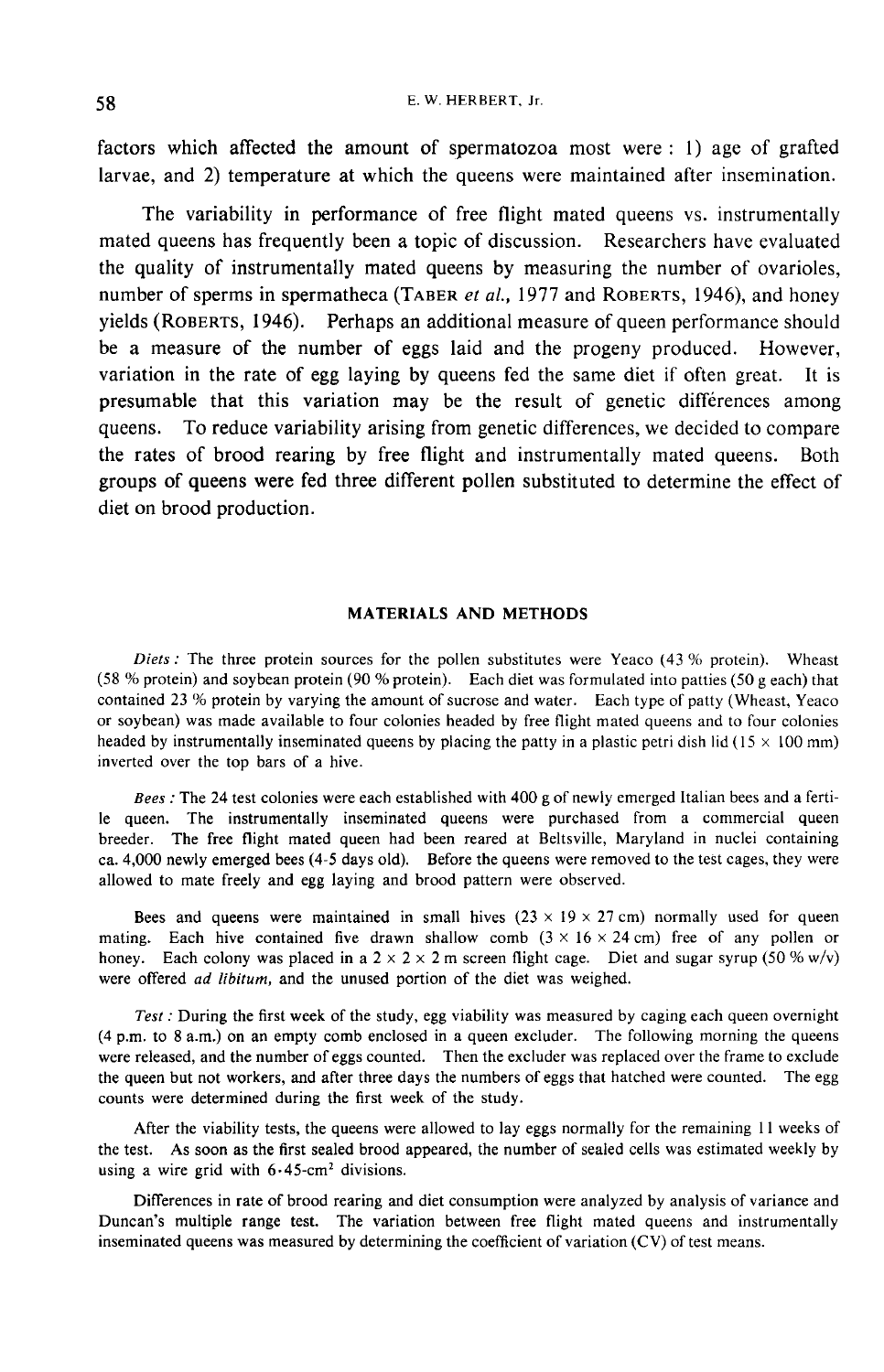# RESULTS AND DISCUSSION

Colonies of bees fed Wheast diets and headed by either instrumentally inseminated queens (II) or free flight mated queens (FM) reared significantly more hrood than similar units of bees fed either Yeaco or soybean diets (Table 1). Within each diet treatment the four II queens performed overall as well or better than the four FM queens though in some cases the initial brood pattern of the II queens was spotty. The performance of the queens was greatly influenced by the nutritional value of the diets. As in a previous study (HERBERT *et al.*, 1977), bees fed the Wheast diets reared more bees to the sealed stage then bees fed Yeaco or soybean.

Eggs were present in colonies fed Wheast (II and FM queens) two days after the queens were released. After two weeks, three of the units headed by Il queens had scattered brood, but the fourth contained only eggs and larvae. However, after this initial lag in one colony the brood rearing in the II colonies fed Wheast continued uninterrupted, and these units contained the greatest amount of brood after 12 weeks. Units headed by FM queens continued brood rearing for 12 weeks although three units contained only eggs when the study was terminated.

The second greatest amount of brood was reared by bees fed Yeaco diets. Units headed by either II or FM queens, were slow in initiating brood rearing, and most units continued rearing for only eight weeks.

The poorest diet tested was soybean. Queens (II and FM) continued to lay eggs during the 12 weeks of the test, and sealed brood was observed for six weeks, but no brood reached the sealed stage after the sixth week.

All three diets were consumed equally well during the first three weeks of the experiment. As the test progressed, differences in consumption became apparent. Wheast diets were consumed in the greatest amount followed by soybean and finally Yeaco (Table 1).

Units of bees fed Wheast diets headed by II queens consumed more diet than any other. Units headed by FM queens consumed the next most. Differences in consumption between units fed soybean (II and FM) and Yeaco (II and FM) were not significant. During the first week of the experiment, the soybean diets were consumed best, but consumption fell off after the second week, and by the end of the experiment consumption between units fed soybean (II and FM) and Yeaco (II and FM) were not<br>significant. During the first week of the experiment, the soybean diets were consumed<br>best, but consumption fell off after the second week, a adequate pollen substitute. This deficiency was attributed to low levels of niacin and this was the poorest consumed diet. HAYDAK (1949) noted that soybean was not an adequate pollen substitute. This deficiency was attributed to low levels of niacin and riboflavin. HERBERT *et al.* (1977) found that bees con Wheast diet even though Yeaco probably contains all the nutrients required for brood rearing.

As noted, an effort was made during the first week of the experiment to measure egg viability by using a queen excluder to cage the queens overnight on an empty frame. The following morning the queens were released, and the eggs counted. The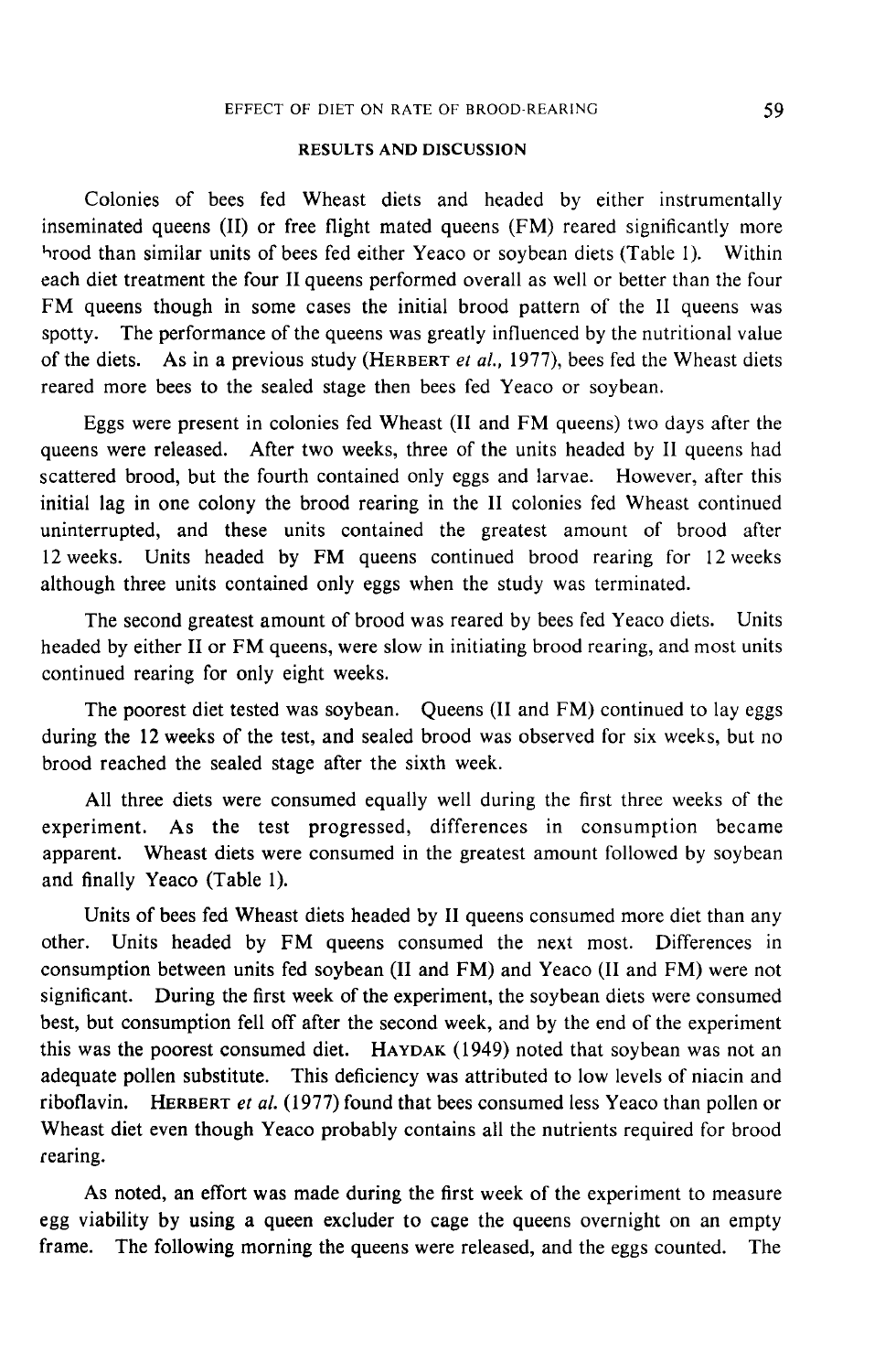#### E. W. HERBERT. Jr.

| Diet    | Oueen | Brood rearing $(1)$  | <b>CV</b> | Consumption (2)    | CV. |
|---------|-------|----------------------|-----------|--------------------|-----|
| Wheast  | И     | $1.517.4 \pm 81.6$ a | .10       | 733.4 $\pm$ 29.0 a | .07 |
| Wheast  | FM    | $1.306.2 \pm 53.7$ a | .08       | $632.7 \pm 15.2 b$ | .04 |
| Yeaco   | и     | $338.7 + 67.2 b$     | .39       | $233.8 + 27.6$ d   | .23 |
| Yeaco   | FM    | $372.5 + 38.5$ b     | .20       | $236.3 + 16.8$ d   | .14 |
| Soybean | П     | $167.7 + 32.4$ bc    | .38       | $353.8 + 15.8$ ed  | .08 |
| Soybean | FM    | $38.7 + 23.7c$       | 1.22      | $402.6 + 10.5c$    | -05 |

TABLE 1. - Brood rearing (cm<sup>2</sup>) and diet consumption (g) by colonies headed by free mated (FM) or instrumentally inseminated (II) queens

(1) Mean brood rearing  $(cm^2) \pm S.E.$  by each of four nuclei over 12 week test period. Means in the same row followed by the same letter do not differ significantly at the 5 % level of probability as calculated by Duncan's multiple range test.

(2) Mean diet consumption (g)  $\pm$  S.E. by each of four nuclei over a 12-week test period.

excluders were replaced over the frames, and each was replaced into its unit. In every case the eggs were always removed by the worker bees. It was therefore not possible to measure egg viability. Again the queens were recaged, and again the eggs were counted. This time all frames of eggs were labeled (type of queen and diet) and placed in a free flying nurse colony. This colony had been prepared by placing the queen below an excluder and placing several frames of young brood in the top super above the queen excluder. The test frames were then placed in the upper super. Nevertheless, the eggs were again removed, and it was not possible to measure egg viability. The only measurement that could be obtained was the amount of sealed brood reared.

The results of this experiment demonstrated that, overall, II queens did as well as FM queens under controlled conditions  $(CV = 0.94$  and 0.98, respectively). The amount of variation (CV) in brood rearing ranged from 0.08 (Wheast FM queens) to 1.22 (soybean FM queens). The variation in the soybean fed bees was exceptionally large because one of the units was not able to rear any brood to the sealed stage though young larvae were always present. Another unit of bees reared only minimal levels to the sealed stage. This variation is probably due to the diet and not the queens since the brood pattern was checked before these queens were placed in the experimental units.

The bioassy used here to study honey bee nutrition is designed so the egg laying performance of caged queens is essential to the outcome. For this reason, one should probably use FM queens reared locally. This would allow us to observe the rate of egg laying and brood pattern of each queen before she is used in our test. Instrumentally inseminated queens are assumed to be adequately inseminated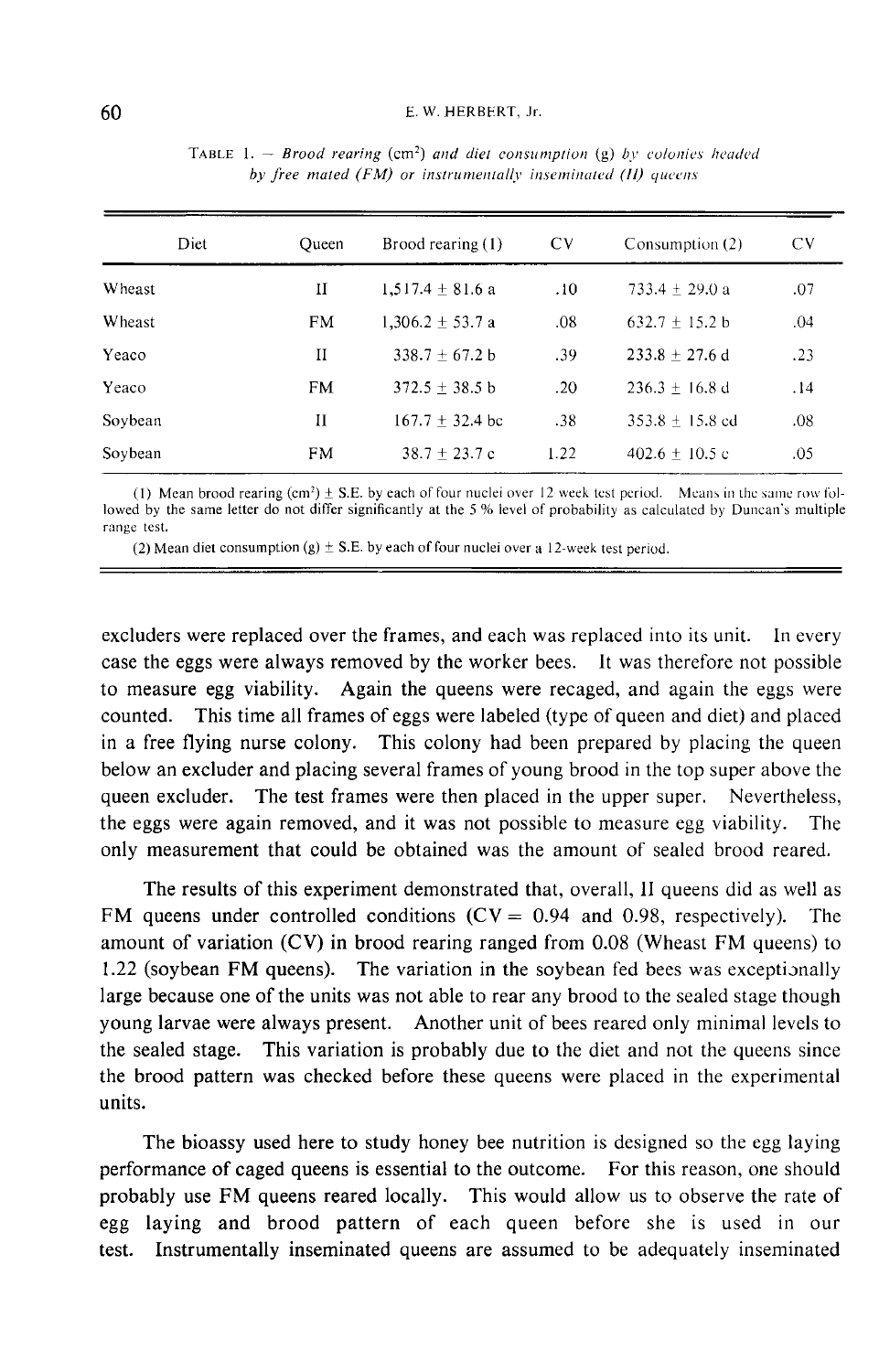under controlled conditions, but they may not be tested before distribution. Therefore we can eliminate this variable by using tested queens reared in the Beltsville laboratory.

This study also demonstrated that bees fed poor diets regardless of the genetic background of the queens will do poorly. However, even fed poor diets, queens were able to continue egg laying over a 12-week period although we have no measure in the differences in egg viability. ROBERTS (1946) noted that a number of environmental conditions affect the performance of queens. The number of eggs laid by a queen in a given period was not only dependent upon her inherent capacity to lay eggs, but also upon the food which she receives from the supporting worker population.

Received for publication in June 1979

# RÉSUMÉ

#### INFLUENCE DU RÉGIME SUR LE TAUX D'ÉLEVAGE DU COUVAIN PAR DES REINES FÉCONDÉES NATURELLEMENT OU PAR INSÉMINATION ARTIFICIELLE

On a placé dans des cages de vol de  $2 \times 2 \times 2$  m de petites colonies d'abeilles constituées d'environ 4 000 abeilles italiennes nouvellement écloses. Les colonies, au nombre de 24, ont été divisées en 2 groupes; 12 d'entre elles étaient dirigées par des reines inséminées artificiellement, achetées à un producteur de reines, et les 12 autres par des reines élevées à Beltsville (Maryland) et ayant été fécondées naturellement. Chaque groupe de 12 colonies a été ensuite divisé en 3 sous-groupes de 4 colonies, chacun d'eux recevant un régime qui contenait comme seule source protéinique : soit du Yeaco (43 % de protéines), soit du Wheast (58 % de protéines), soit des protéines de soja (90 % de protéines). Le couvain operculé élevé par chaque colonie a été mesuré durant 12 semaines à raison d'une mesure par semaine. Les colonies d'abeilles qui avaient reçu le régime à base de Wheast et étaient dirigées par une reine inséminée artificiellement ou fécondée naturellement, ont élevé une quantité significativement plus grande de couvain que les colonies semblables nourries au Yeaco ou au soja. Pour chaque type de régime les 4 reines inséminées artificiellement se sont comportées dans l'ensemble aussi bien ou mieux que les 4 reines fécondées naturellement, bien que dans quelques cas le nid à couvain des reines inséminées artificiellement se soit présenté au début par plaques discontinues. Les abeilles nourries avec le régime au Yeaco sont arrivées en seconde position en ce qui concerne la quantité de couvain élevé. Les colonies dirigées par des reines inséminées artificiellement, ou par des reines fécondées naturellement, ont été longues à démarrer l'élevage du couvain et la plupart n'ont maintenu l'élevage que pendant 8 semaines. Le régime testé le plus pauvre était celui au soja. Les reines (inséminées artificiellement ou fécondées naturellement) ont pondu durant les 12 semaines du test et du couvain operculé a été observé pendant 6 semaines, mais dans aucun des cas le couvain n'a atteint le stade operculé après la 6<sup>e</sup> semaine. Les résultats de cette expérience montrent que dans l'ensemble les performances des reines inséminées artificiellement sont aussi bonnes en conditions contrôlées que celle des reines fécondées naturellement. Cette étude prouve aussi que des abeilles nourries avec des régimes pauvres auront des performances faibles, le passé génétique des reines mis à part. Pourtant même des reines nourries avec des régimes pauvres sont capables de pondre pendant une période de 12 semaines.

## ZUSAMMENFASSUNG

### EFFEKT DER ERNÄHRUNG AUF DIE BRUTRATE BEI NATÜRLICH UND INTRUMENTELL BESAMTEN KÖNIGINNEN

Es wurden kleine Völker aus ca. 4.000 frisch geschlüpften Italienerbienen gebildet und in Flugkäfigen von  $2 \times 2 \times 2$  m aufgestellt. Die Völker (insgesamt 24) wurden in zwei Gruppen geteilt; 12 erhielten